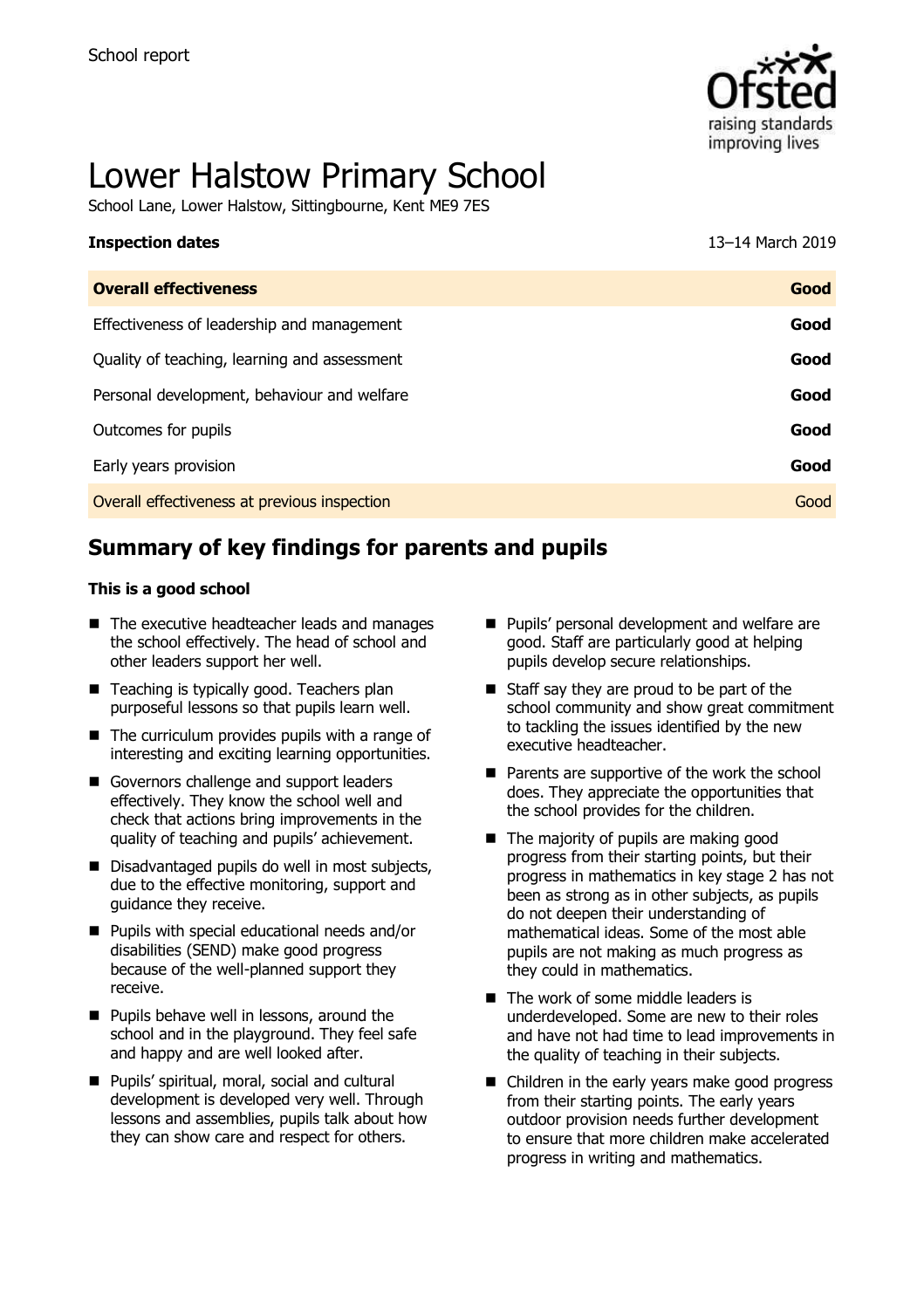

# **Full report**

### **What does the school need to do to improve further?**

- Improve the quality of teaching, learning and assessment in mathematics in key stage 2, to ensure that:
	- all teachers provide sufficient challenge to pupils in lessons, especially the most able, so that they make the progress of which they are capable
	- teachers provide pupils with a range of opportunities to develop their reasoning and problem-solving skills so that a great proportion achieve the best possible outcomes in mathematics.
- Make sure that middle leaders play a full part in improving teaching and pupils' learning in the areas for which they are responsible.
- Improve the effectiveness of the early years provision so that children make faster progress, by providing more opportunities for children to develop their mathematical and writing skills in the outdoor area.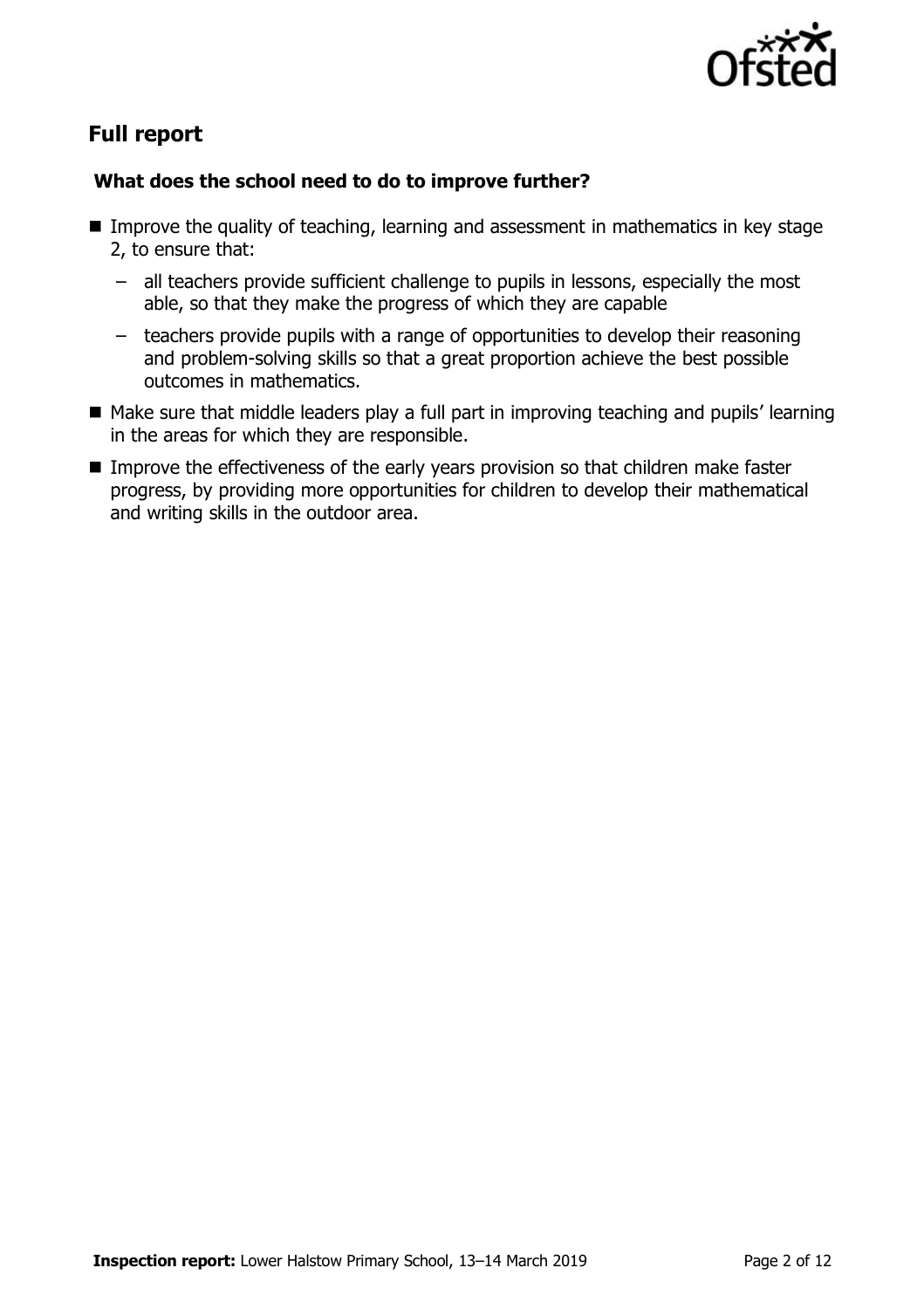

# **Inspection judgements**

#### **Effectiveness of leadership and management Good**

- The executive headteacher and head of school lead well. Their drive to raise standards, coupled with good quality training and development for staff, has brought about rapid improvements in teaching and pupils' achievement. This ensures that the school meets its aim of 'working to make a difference to children's lives'.
- Staff are enthusiastic and reflect the energy of the senior team's determination to improve. All staff have a clear understanding of the goals the school aims to achieve and they feel supported working in the school.
- Joint observations with the school leaders by inspectors show that their judgements are accurate and feedback to teachers focuses on ways in which they can improve their teaching practices. The executive headteacher and head of school have accurately identified areas requiring further development, such as the early years outdoor area and challenge for the most able pupils in mathematics.
- Leaders are developing a curriculum that gives pupils opportunities to apply their skills in reading, writing and mathematics well. Educational visits, visitors to the school and extra-curricular activities further enhance the curriculum. Pupils describe a range of experiences they enjoy, such as the 'mathematics tetrahedron challenge', active and practical lessons and after school clubs, including those for football, pottery and drawing. Leaders acknowledge that there is more to do to develop the curriculum further across all subjects.
- A number of changes in leadership roles have happened. Recently appointed subject leaders and other middle leaders have considerable expertise in, and enthusiasm for, the areas for which they are responsible. They are not all yet wholly effective in identifying ways that teaching can be improved to make the best impact on pupils' learning.
- Leaders make effective use of pupil premium funding to provide additional support where needed, both in the classrooms and in developing pupils' emotional and social skills. Consequently, these pupils grow in confidence and make good progress.
- The additional funding to promote sport and physical education is well spent. It is used to provide professional development and training for staff and increase pupils' participation in sporting activities. The school has increased the number of clubs available, and pupil participation is high. This helps promote healthy lifestyles.
- $\blacksquare$  The school is strongly committed to providing equality of opportunity, fostering good relationships and discouraging any discrimination. All pupils whatever their ability or background, have the opportunity to take part in the school's activities.
- The school promotes pupils' understanding of fundamental British values effectively. Leaders foster the principles of democracy, for example holding elections to select member of the school council. The school's key values such as respect and perseverance encourage pupils to understand and display these qualities in and around the school. Leaders make sure all pupils are valued, and mutual respect and tolerance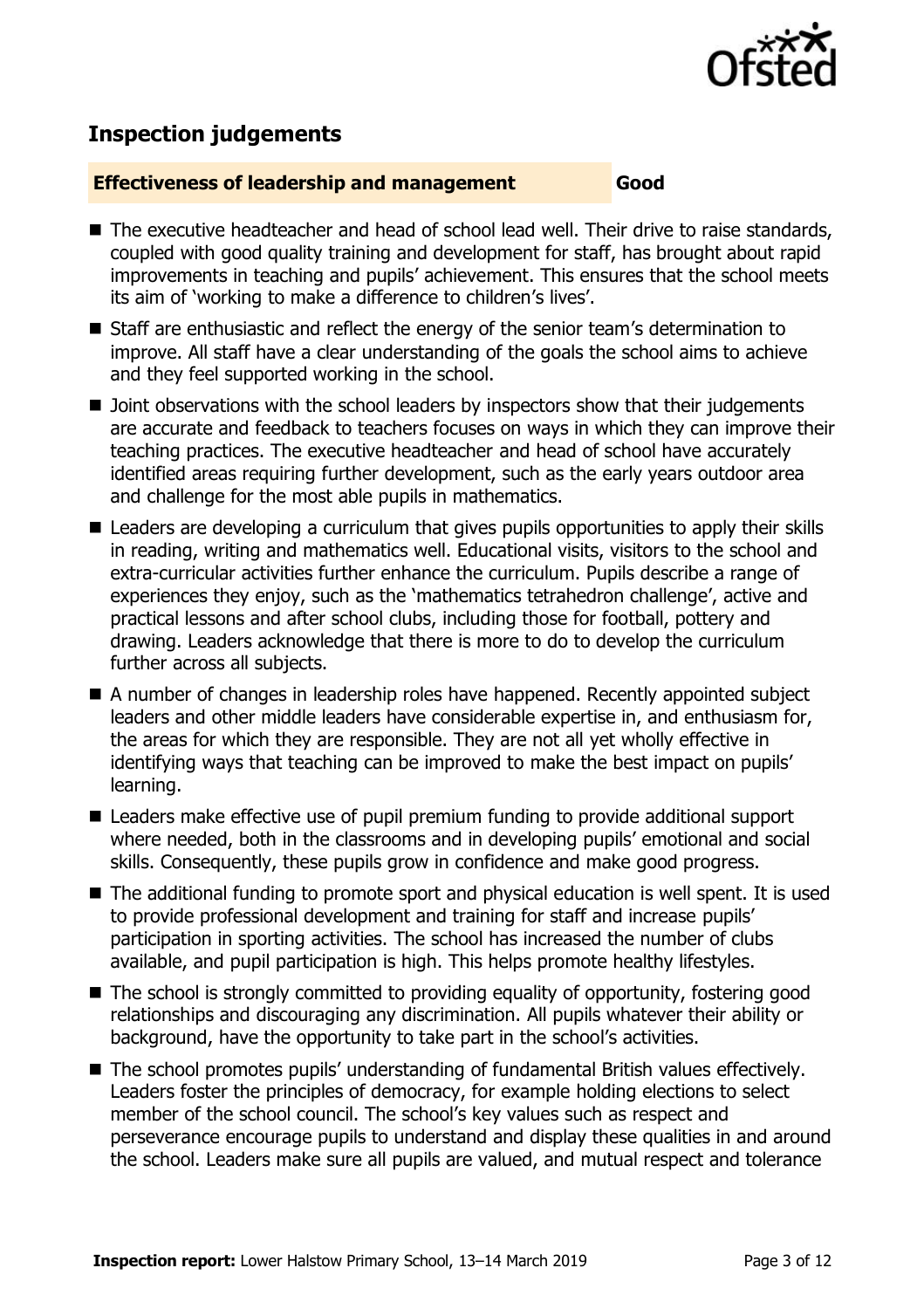

are strong features of the school. One pupil said, 'The teachers and pupils all respect each other's abilities.'

- The school makes good provision for pupils' spiritual, moral, social and cultural development through its strong and caring ethos. Adults are positive examples as they show empathy, respect and kindness. As a result, pupils are considerate and thoughtful. They have extremely positive relationships with adults and one another.
- Leaders and staff are active and effective in building good relationships with parents and carers. Parents express support for the school, its leaders and its work. The majority of parents would recommend the school to other parents. One parent summed up the views of many others by saying, 'I have complete trust and confidence in this school and know that the current leadership team will continue their good work for the best for the pupils.'
- The school has a good relationship with the local authority. Leaders have benefited with well-targeted support and challenge which has been particularly useful in helping support the leadership team and checking the accuracy of their judgements.

#### **Governance of the school**

- Governors are ambitious for the school. They know the strengths of the school well. They have full confidence in the leadership team to drive further improvements.
- Governors know how well the school is doing and how it compares with other schools through detailed reports from the executive headteacher and their own first-hand visits. They regularly visit classrooms and speak to subject leaders to gather evidence about the quality of teaching and learning. They ensure a clear link between pay and teachers' performance.
- Governors carefully monitor the use of additional funding, both for the pupil premium and sports grant to make sure that they improve outcomes for pupils. They are committed to promoting equality of opportunity and ensuring that there are no barriers to learning for disadvantaged pupils.
- Governors understand and carry out their safeguarding duties. They check regularly to make sure systems and processes are fit for purpose. A governor meets regularly with school leaders to maintain a clear overview of safeguarding issues and provides feedback to the wider governing body.

### **Safeguarding**

- The arrangements for safeguarding are effective.
- All staff and parents who responded to the online survey agree that pupils are kept safe and are well looked after. One parent said, 'The teachers here seem to have a genuine passion for making our children the very best that they can be, not just academically but as people too.'
- Rigorous and robust systems are in place in all areas of safeguarding, and all staff understand them. There are effective relationships with other agencies to ensure that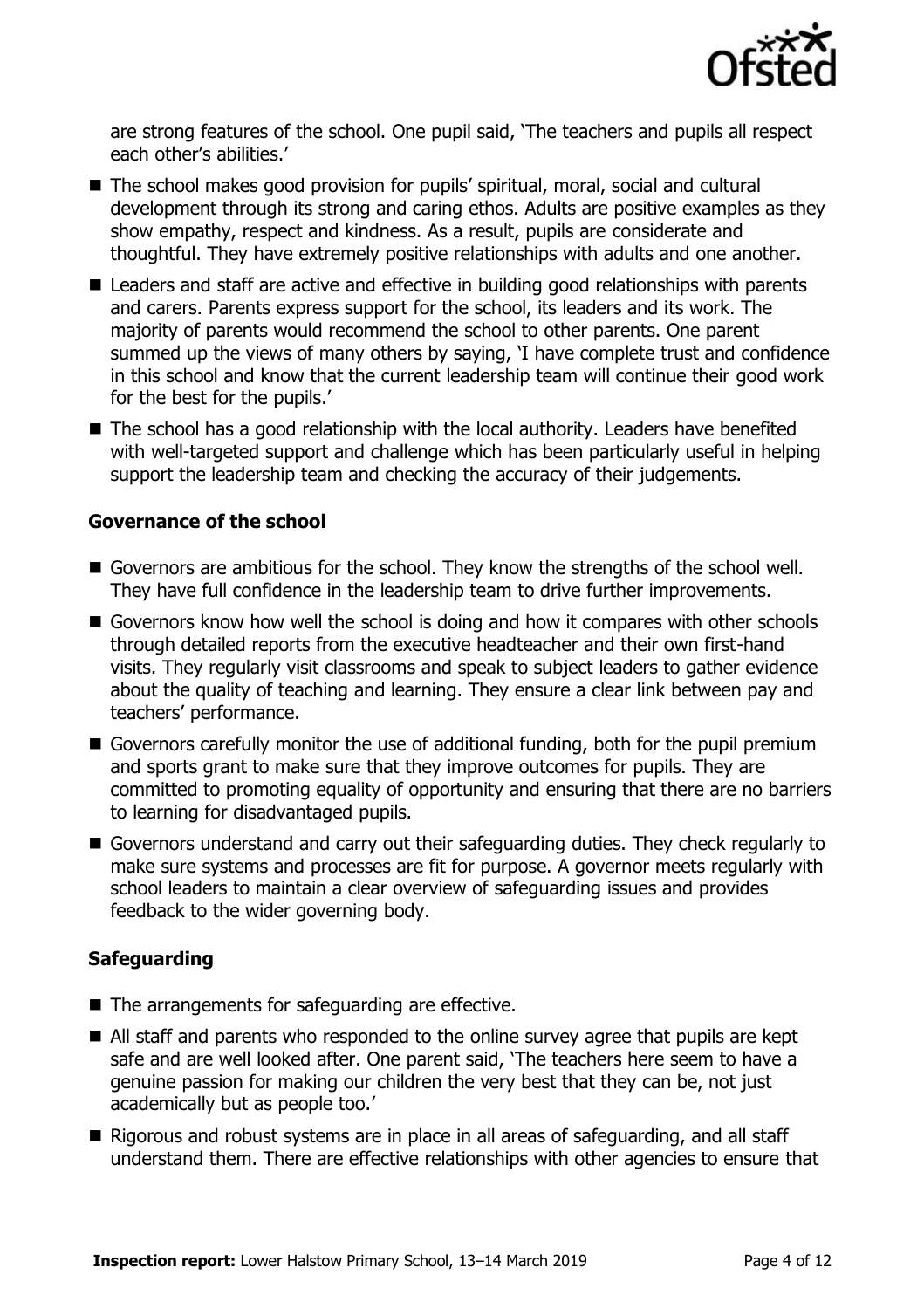

pupils are safe and that welfare needs are met. Regular and appropriate training for staff is undertaken and is up to date.

#### **Quality of teaching, learning and assessment Good**

- Teaching is consistently good, and the majority of parents agree that their children are taught well. One parent said, 'I have been nothing but impressed with the level of teaching and my children's progress this year.' Teaching enables pupils to make good progress in their learning.
- Relationships between teachers and pupils are excellent and, as a result, pupils work hard, are willing to take risks and want to do well. The school has a strong learning ethos. Pupils are confident to ask if they do not understand, as they know teachers will help them.
- The teaching of phonics is effective. As a result, a solid foundation is built from which pupils can develop into confident, fluent and expressive readers. Teachers and support staff use a range of strategies to instil a love of reading which help develop their skills in reading for meaning and comprehension.
- The teaching of writing is good, and teachers develop pupils' writing skills well. For example, in a Year 3 and 4 lesson pupils wrote an imaginative opening about what it would be like to be a chick hatching out of an egg. All pupils made good progress because the teacher provided them with effective ways of developing their vocabulary and grammar.
- A positive climate for learning permeates the school. Displays of pupils' work celebrate how they apply their writing skills in a range of topics. Pupils regularly use displays on which they record, for example, their developing ideas to support their learning in literacy.
- The teaching of mathematics has improved and is providing greater challenge through the development of tasks, including reasoning and problem-solving activities. There are signs this is having a good impact on achievement. Nonetheless, there are too few opportunities for pupils to apply their mathematical knowledge in a variety of ways in subjects other than in mathematics. Work in books demonstrates that pupils occasionally complete work which does not make them think hard enough about their learning.
- Where teachers' expectations are high, and they insist on the highest standards, pupils respond well. In some classes, this is not consistent and pupils need to be reminded to focus on the task in hand.
- Many teachers ask questions that encourage pupils to think and deepen their understanding. Pupils respond eagerly to these questions and are keen to contribute to class discussions. They work well individually, in pairs or groups. The challenge for the most-able is improving, but is not yet consistent across all classrooms. This is because some teachers' expectations are not high enough, especially at key stage 2.
- Teachers' comments and quidance typically make clear how pupils can improve their work. The school's marking policy is followed consistently and is helping to improve pupils' outcomes.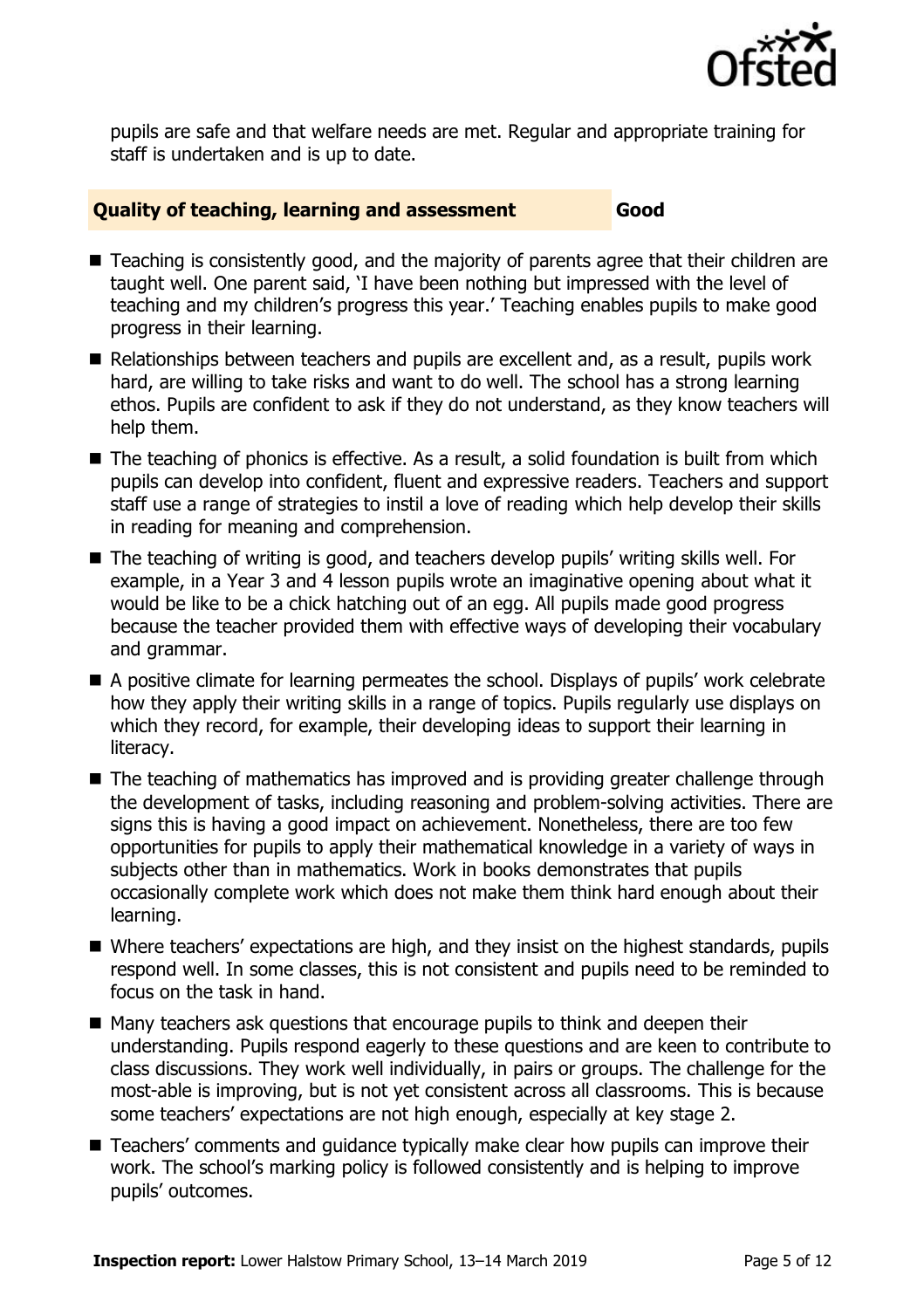

■ Teaching assistants are effective in supporting disadvantaged pupils. Pupils with SEND are fully included in, and benefit from, all classroom activities.

#### **Personal development, behaviour and welfare Good**

#### **Personal development and welfare**

- The school's work to promote pupils' personal development and welfare is good.
- Pupils are confident and articulate. All pupils feel valued, and equality of opportunity is clearly within the culture of the school. Pupils told inspectors that there is always someone to talk to if you ever have a problem.
- Pupils say they feel safe. Leaders have improved safety procedures in and around the school. For example, the pupils told inspectors about the new perimeter fence and how this keeps them safe from harm.
- Pupils have a clear understanding of the different types of bullying, saying that it is rare in their school. Pupils are knowledgeable about how to stay safe, including road safety and safety when using the internet.
- $\blacksquare$  All the staff and the vast majority of parents who responded to the online survey, agree that pupils are safe and happy at school. One parent said, 'Management and class teachers are always on hand to discuss any matters about learning or well-being. Staff and management show real care and interest in each child and their family.'
- Staff work effectively with external agencies to support children and their families. They provide a highly effective care for families that require additional help.

### **Behaviour**

- The behaviour of pupils is good. Pupils are proud of their school, describing it as 'wonderful, kind and fabulous'. Conduct in and around the school is typically good and pupils say that they follow the school rules.
- Parents, pupils, teachers and governors believe that behaviour is good. The school's behaviour records show that behaviour is typically good over time.
- The executive headteacher and head of school have worked hard to establish a purposeful learning environment. One parent said, 'There has been a massive noticeable improvement since the new management team took over.'
- Pupils enjoy taking on responsibilities. For example, the 'Buddies' provide a high level of support for the younger children. This support helps to reinforce the school's values of 'respect' and 'kindness'.
- Pupils are eager to learn. Very occasionally, in some classes, a few pupils go off task and talk when they should be working. This tends to occur if activities are not sufficiently challenging.
- Attendance is in line with the national average for primary schools. The school is diligent and robust in its monitoring, support of, and challenge to pupils and families.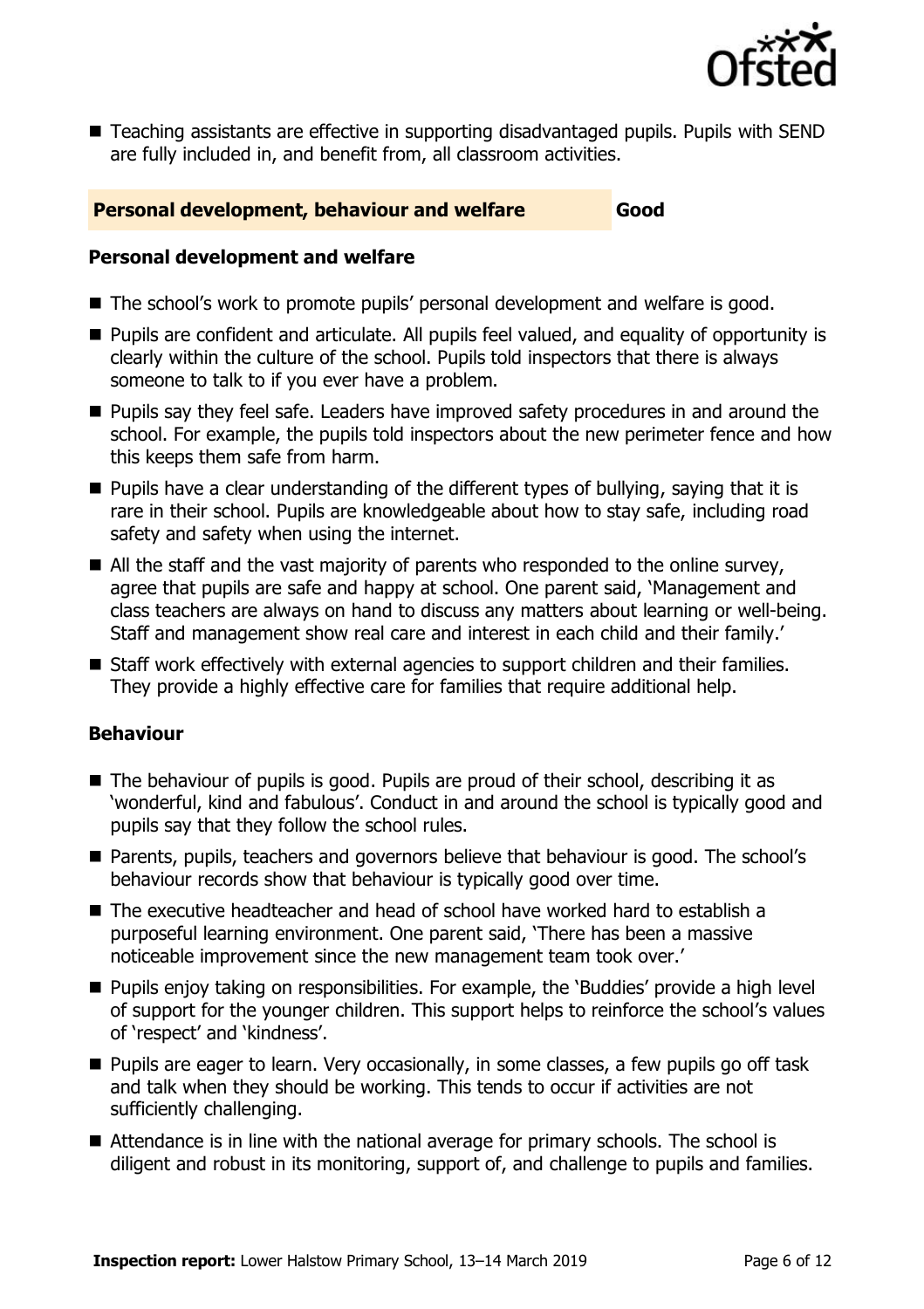

#### **Outcomes for pupils Good**

- Current assessment information indicates that pupils in most year groups make good progress across a range of subjects, including English and mathematics. Leaders rigorously monitor the progress of all pupils and this helps them to intervene and support pupils to catch up if they fall behind.
- Pupils make good progress in the early years and by the end of the Reception Year the percentage of children who achieved a good level of development is in line with the average.
- Pupils' outcomes in the Year 1 phonics screening check have been at the national average for the past three years as a result of good teaching in the early years and Year 1.
- Most pupils make good progress in key stage 1, and in 2018 attained above the expected standard in reading, writing and mathematics at the end of Year 2. The school provides a good level of challenge for the most able pupils in Years 1 and 2. In 2018, the proportion of pupils achieving above the expected standard in reading, writing and mathematics was above average.
- $\blacksquare$  In 2018, the proportions of pupils that attained the expected levels in reading and writing at the end of Year 6 were lower than the national figures, and mathematics attainment was well below the national average. The small numbers of pupils in Year 6 in 2018 means that each pupil's performance has a marked effect on the school's overall figures. In 2018, a fifth of Year 6 pupils had SEND, which influenced the standards reached.
- In 2018, not enough Year 6 pupils, particularly the most able, reached the higher level when they left, because they were not consistently given sufficient challenge in lessons and this slowed down their progress.
- Information kept by the school about the current pupils in Year 6 indicates that they are making better progress than in the past. The work seen during the inspection confirms this. This means that the current Year 6 pupils are better prepared for secondary school.
- The school uses pupil premium funding well to provide extra support for disadvantaged and disadvantaged most-able pupils. The small number in each year group means it is hard to make meaningful comparisons without identifying individual pupils.
- Pupils with SEND make good gains from their starting points. This is because their needs are accurately identified and the appropriate support provided for them to overcome their difficulties.
- Work in books shows that pupils deepen their understanding in a wide range of subjects. Pupils' work in areas such as history and science shows that they understand increasingly complex concepts as they move through the school.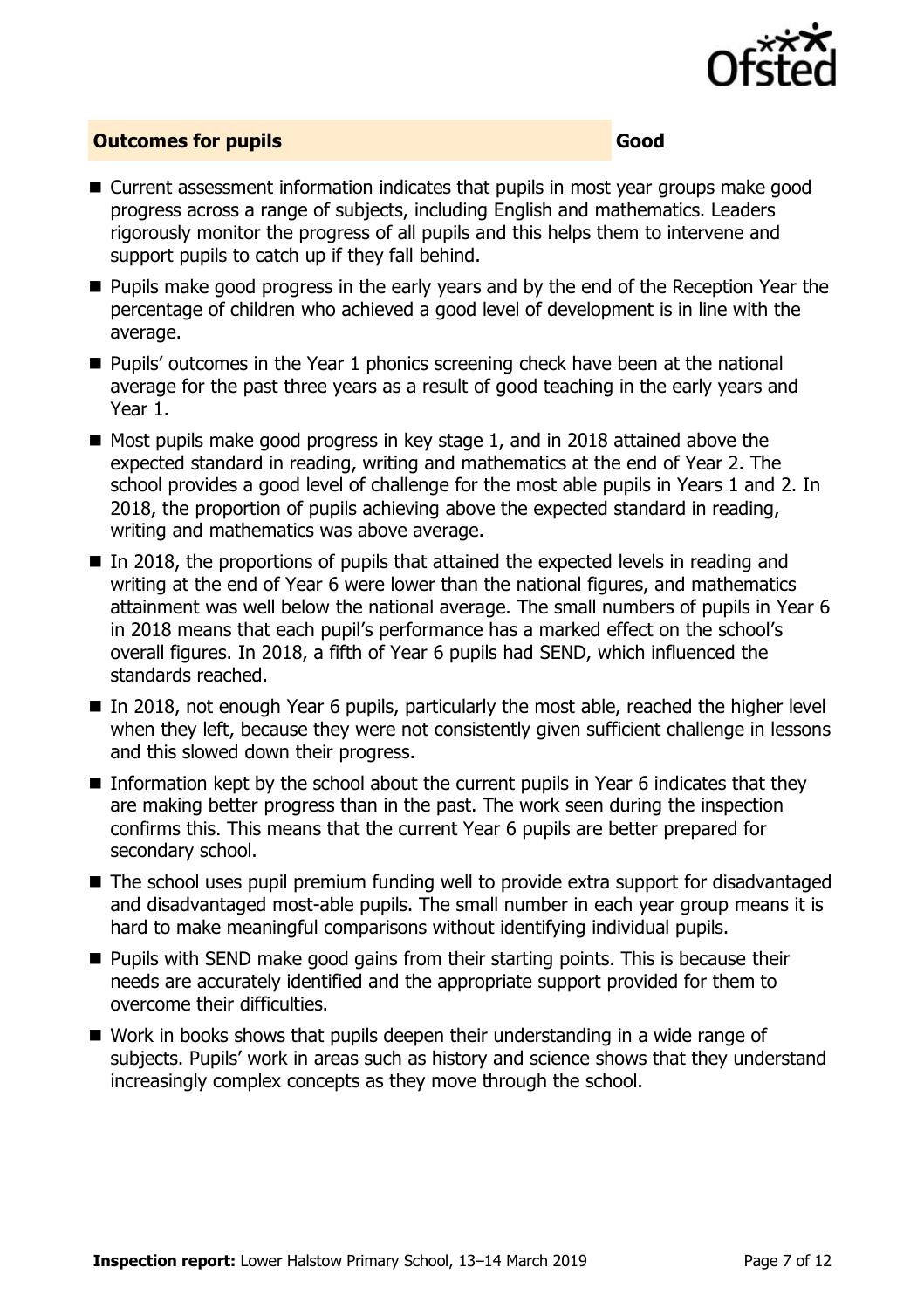

### **Early years provision Good Good**

- Children start in the early years with skills and knowledge that are broadly typical for their age. They make good progress and achieve well.
- The quality of teaching is good. Children make good progress from their starting points and achieve a good level of development by the end of the Reception Year. Teachers plan learning that interests children and systematically promotes basic skills.
- Whilst children make good progress, outcomes are not outstanding because not enough children capable of harder work exceed a good level of development.
- Teachers and other adults plan activities that capture children's interest and make them want to learn. However, only limited opportunities exist in the outside area for children to develop mathematical and writing skills. Activities in the outdoor area do not always promote effective learning.
- There are positive relationships between children and staff. The children behave well and get on with each other, learning to develop their social skills through sharing and taking turns.
- Disabled children, those with SEND, and disadvantaged children are included fully. They are well supported in their learning and so they do well.
- Parents told inspectors that communication between home and school is good. They said that their children are happy and enjoy their learning. One parent commented, 'My child is incredibly happy at school and I feel a real relationship between management, the children, staff and parents.'
- Safeguarding arrangements for the early years provision are effective. Risks are managed well and all staff are vigilant. Statutory welfare requirements are met.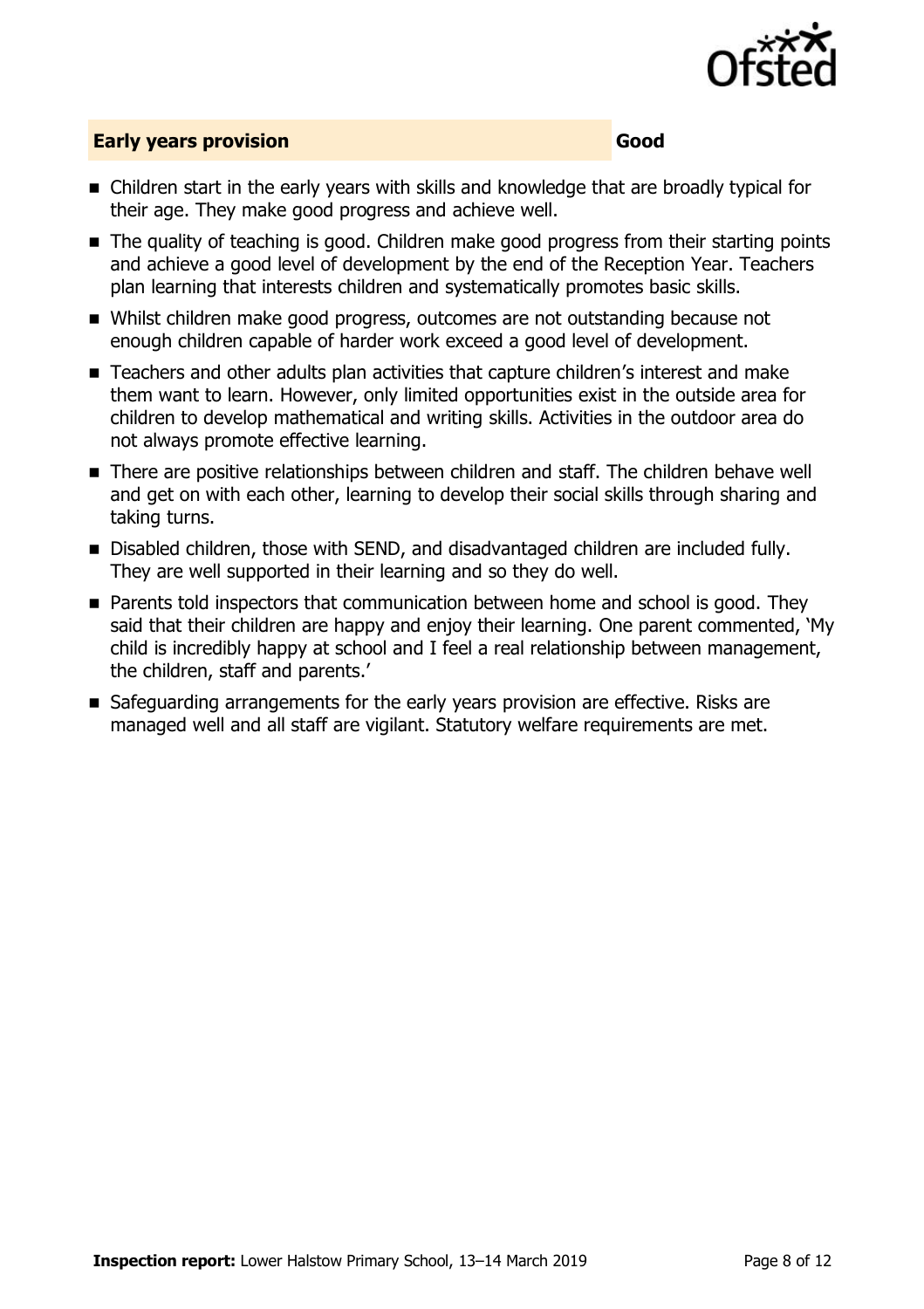

# **School details**

| Unique reference number | 118341   |
|-------------------------|----------|
| Local authority         | Kent     |
| Inspection number       | 10088032 |

This inspection of the school was carried out under section 5 of the Education Act 2005.

| Type of school                      | Primary                               |
|-------------------------------------|---------------------------------------|
| <b>School category</b>              | Community                             |
| Age range of pupils                 | 4 to 11                               |
| Gender of pupils                    | Mixed                                 |
| Number of pupils on the school roll | 155                                   |
| Appropriate authority               | The governing body                    |
| Chair                               | Peter Marshal                         |
| <b>Executive Headteacher</b>        | <b>Tara Deevoy</b>                    |
| Telephone number                    | 01795 842344                          |
| Website                             | www.lower-halstow.kent.sch.uk         |
| <b>Email address</b>                | headteacher@lower-halstow.kent.sch.uk |
| Date of previous inspection         | 28-29 April 2015                      |

### **Information about this school**

- This is a smaller than average-sized primary school.
- There have been a considerable number of staff changes since the school was last inspected. The executive headteacher took up post in September 2018 and the all of the teachers joined the school within the last 18 months.
- The school is in a federation with Newington Church of England School, which is led by the executive headteacher. Each school has a head of school and both schools work closely together.
- Pupils are taught in six classes. Reception children attend full time in a single class. Years 1, 2 and 6 are taught in a single year group class. There are combined classes for Years 3 and 4, and Years 4 and 5.
- Most pupils are White British. The proportion of pupils who speak English as an additional language is below the national average.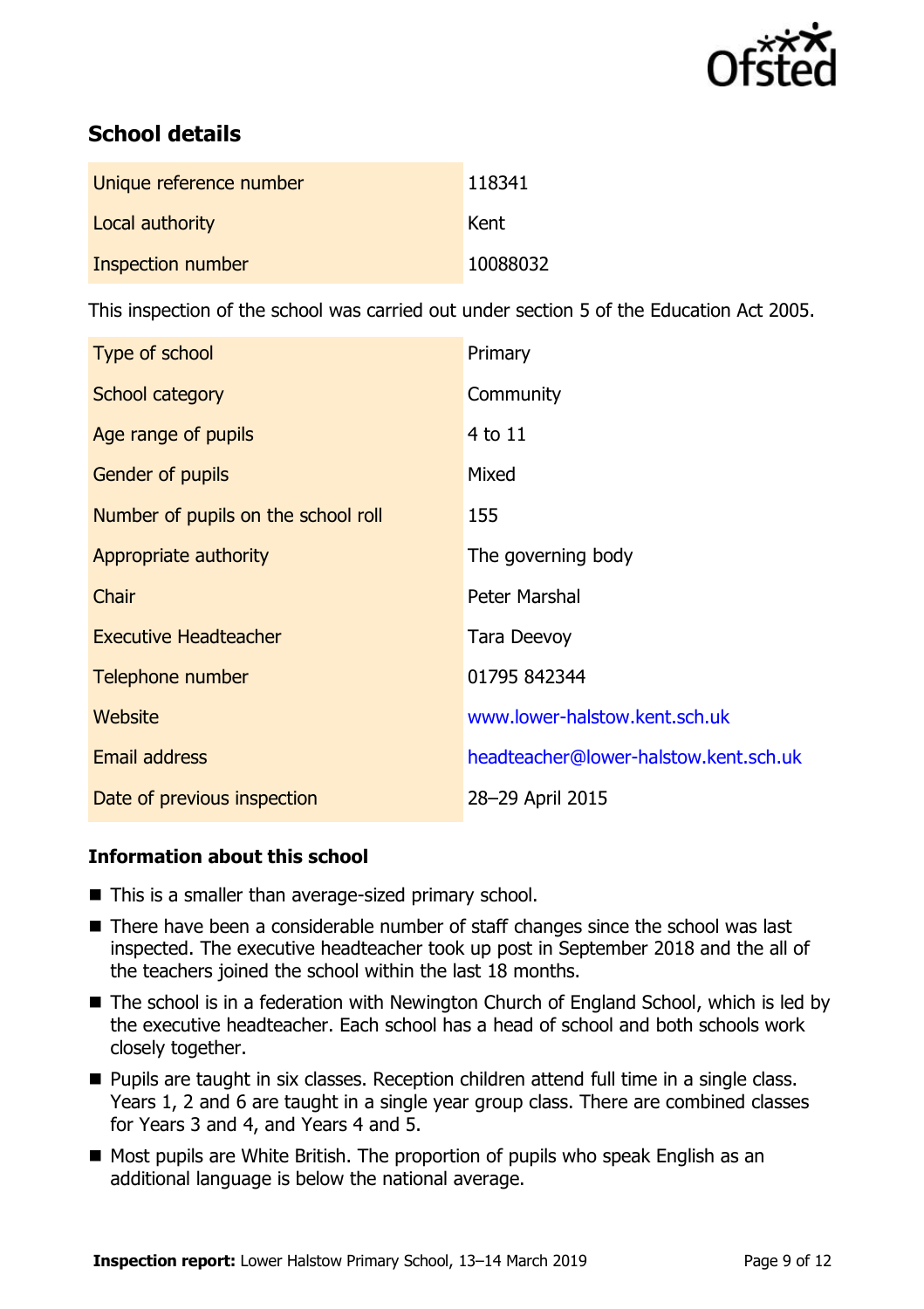

- The proportion of pupils with SEND is above average. The proportion with education, health and care plans is in line with the average.
- The proportion of pupils supported by the pupil premium funding is below average.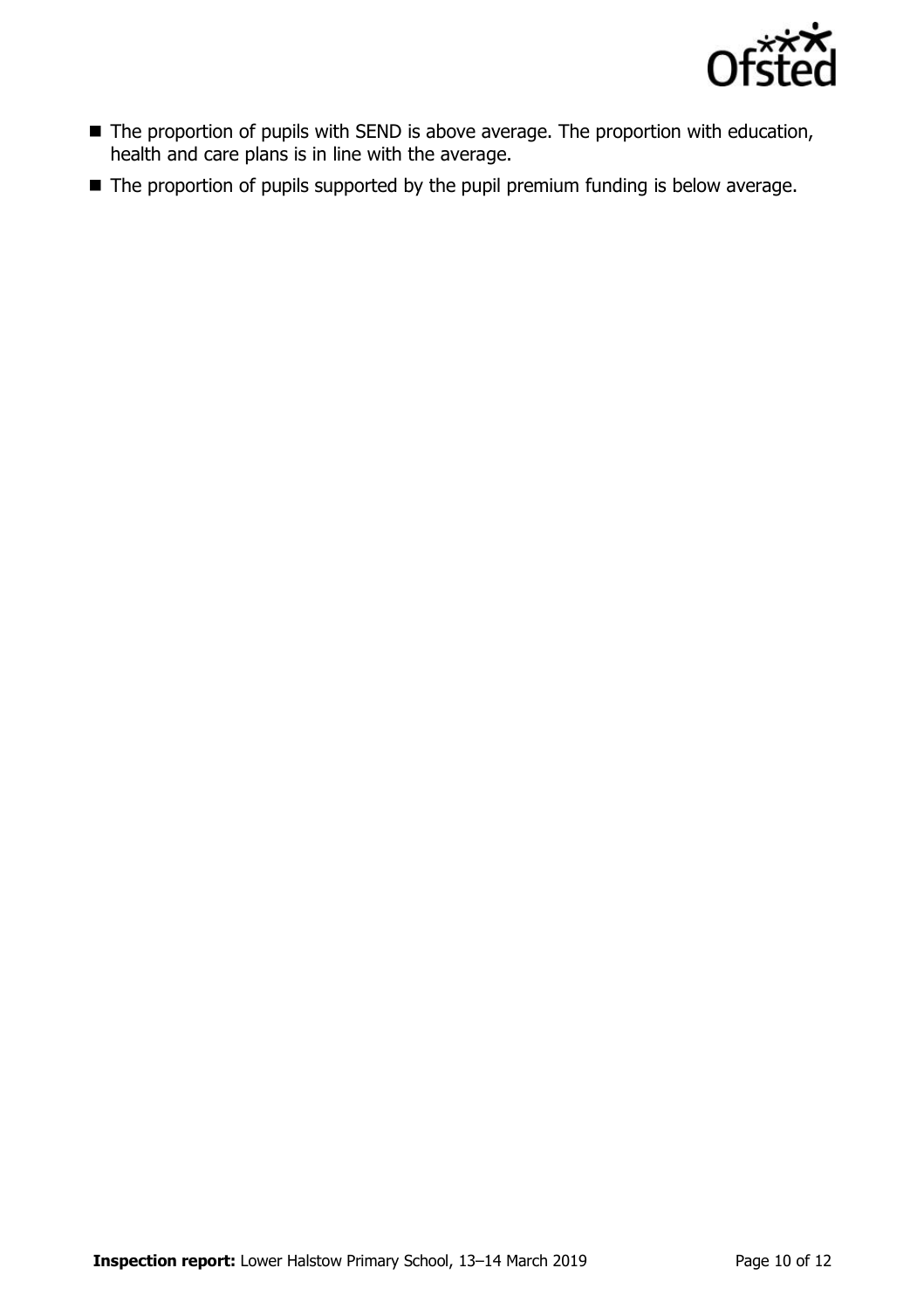

# **Information about this inspection**

- Inspectors observed learning in 15 lessons. All of these were joint observations with the executive headteacher and head of school.
- The inspectors observed the school's work. They looked at a wide range of documentation, including: safeguarding documents; the school's procedures for gaining an accurate view of its performance; and pupils' work in books.
- Discussions took place with a group of pupils, as well as informal conversations with other pupils during lessons and at breaktimes. Inspectors listened to pupils read and talked to them about books that they enjoy.
- Meetings were held with school staff, three members of the governing body, parents and carers.
- Inspectors considered the 21 responses to Ofsted's online staff questionnaire.
- Inspectors took into account four letters from parents and 66 responses to Ofsted's online questionnaire, Parent View.

#### **Inspection team**

David Harris, lead inspector **David Harris, lead inspector** 

Andrew Hogarth **Contract Contract Contract Contract Contract Contract Contract Contract Contract Contract Contract Contract Contract Contract Contract Contract Contract Contract Contract Contract Contract Contract Contract**